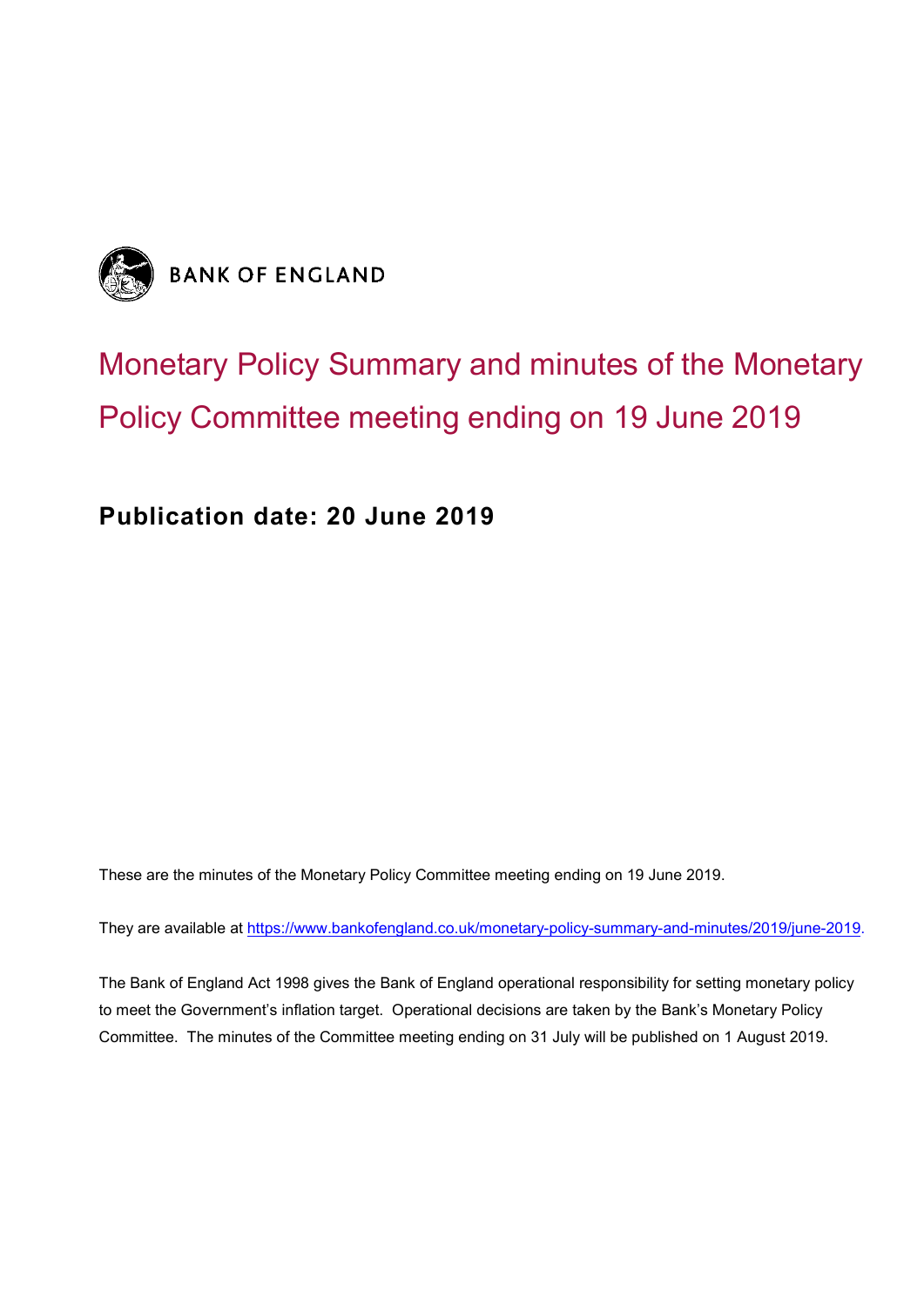### **Monetary Policy Summary, June 2019**

The Bank of England's Monetary Policy Committee (MPC) sets monetary policy to meet the 2% inflation target, and in a way that helps to sustain growth and employment. At its meeting ending on 19 June 2019, the MPC voted unanimously to maintain Bank Rate at 0.75%. The Committee voted unanimously to maintain the stock of sterling non-financial investment-grade corporate bond purchases, financed by the issuance of central bank reserves, at £10 billion. The Committee also voted unanimously to maintain the stock of UK government bond purchases, financed by the issuance of central bank reserves, at £435 billion.

The MPC's most recent economic projections, set out in the May *Inflation Report*, assumed a smooth adjustment to the average of a range of possible outcomes for the United Kingdom's eventual trading relationship with the European Union and were conditioned on a path for Bank Rate that rose to around 1% by the end of the forecast period. In those projections, GDP growth was a little below potential during 2019 as a whole, reflecting subdued global growth and ongoing Brexit uncertainties. Growth then picked up above the subdued pace of potential supply growth, such that excess demand rose above 1% of potential output by the end of the forecast period. As excess demand emerged, domestic inflationary pressures firmed, such that CPI inflation picked up to above the 2% target in two years' time and was still rising at the end of the three-year forecast period.

Since the Committee's previous meeting, the near-term data have been broadly in line with the May *Report*, but downside risks to growth have increased. Globally, trade tensions have intensified. Domestically, the perceived likelihood of a no-deal Brexit has risen. Trade concerns have contributed to volatility in global equity prices and corporate bond spreads, as well as falls in industrial metals prices. Forward interest rates in major economies have fallen materially further. Increased Brexit uncertainties have put additional downward pressure on UK forward interest rates and led to a decline in the sterling exchange rate.

As expected, recent UK data have been volatile, in large part due to Brexit-related effects on financial markets and businesses. After growing by 0.5% in 2019 Q1, GDP is now expected to be flat in Q2. That in part reflects an unwind of the positive contribution to GDP in the first quarter from companies in the United Kingdom and the European Union building stocks significantly ahead of recent Brexit deadlines. Looking through recent volatility, underlying growth in the United Kingdom appears to have weakened slightly in the first half of the year relative to 2018 to a rate a little below its potential. The underlying pattern of relatively strong household consumption growth but weak business investment has persisted.

CPI inflation was 2.0% in May. It is likely to fall below the 2% target later this year, reflecting recent falls in energy prices. Core CPI inflation was 1.7% in May, and core services CPI inflation has remained slightly below levels consistent with meeting the inflation target in the medium term. The labour market remains tight, with recent data on employment, unemployment and regular pay in line with expectations at the time of the May *Report*. Growth in unit wage costs has remained at target-consistent levels.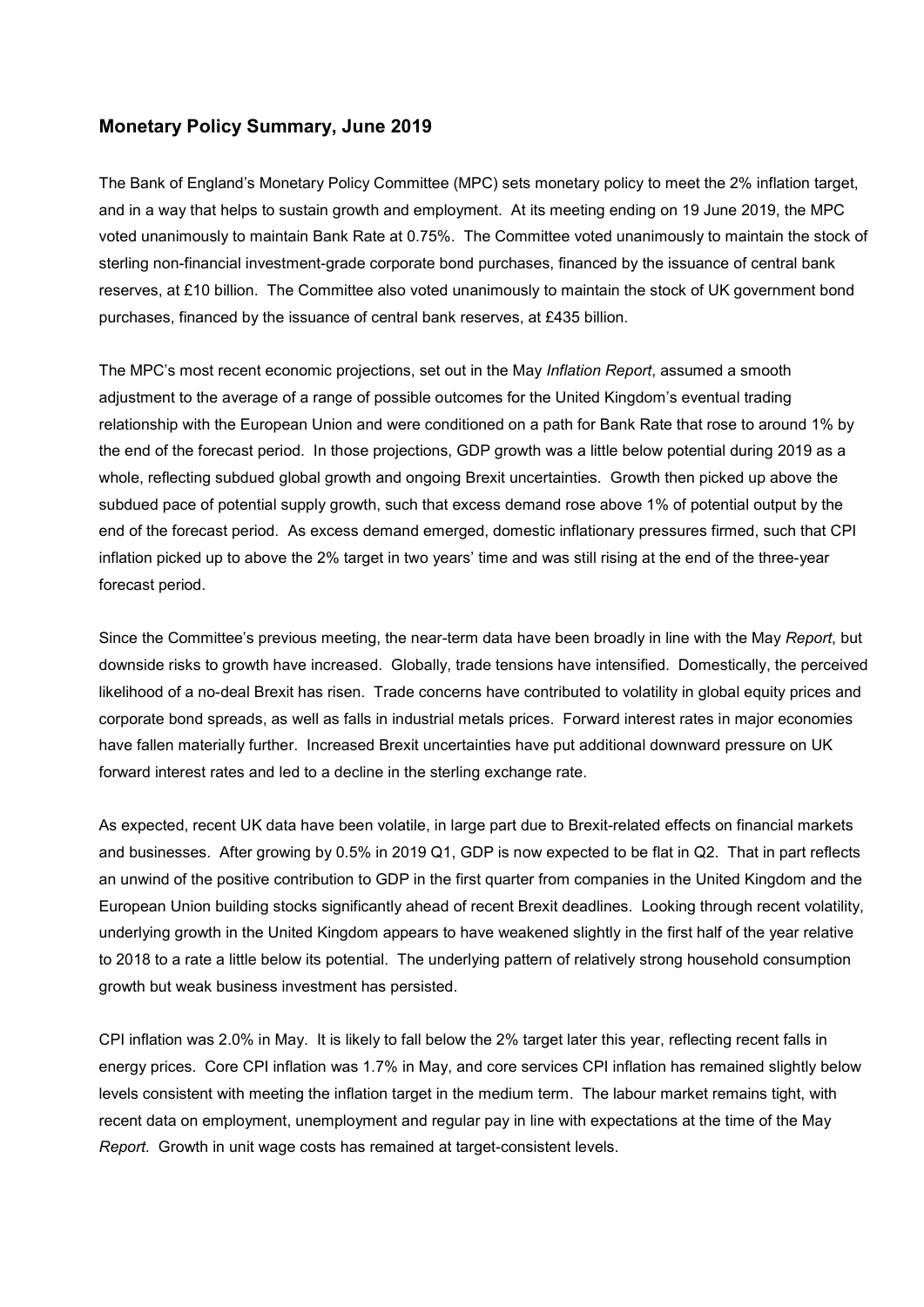The Committee continues to judge that, were the economy to develop broadly in line with its May *Inflation Report* projections that included an assumption of a smooth Brexit, an ongoing tightening of monetary policy over the forecast period, at a gradual pace and to a limited extent, would be appropriate to return inflation sustainably to the 2% target at a conventional horizon. The MPC judges at this meeting that the existing stance of monetary policy is appropriate.

The economic outlook will continue to depend significantly on the nature and timing of EU withdrawal, in particular: the new trading arrangements between the European Union and the United Kingdom; whether the transition to them is abrupt or smooth; and how households, businesses and financial markets respond. The appropriate path of monetary policy will depend on the balance of these effects on demand, supply and the exchange rate. The monetary policy response to Brexit, whatever form it takes, will not be automatic and could be in either direction. The Committee will always act to achieve the 2% inflation target.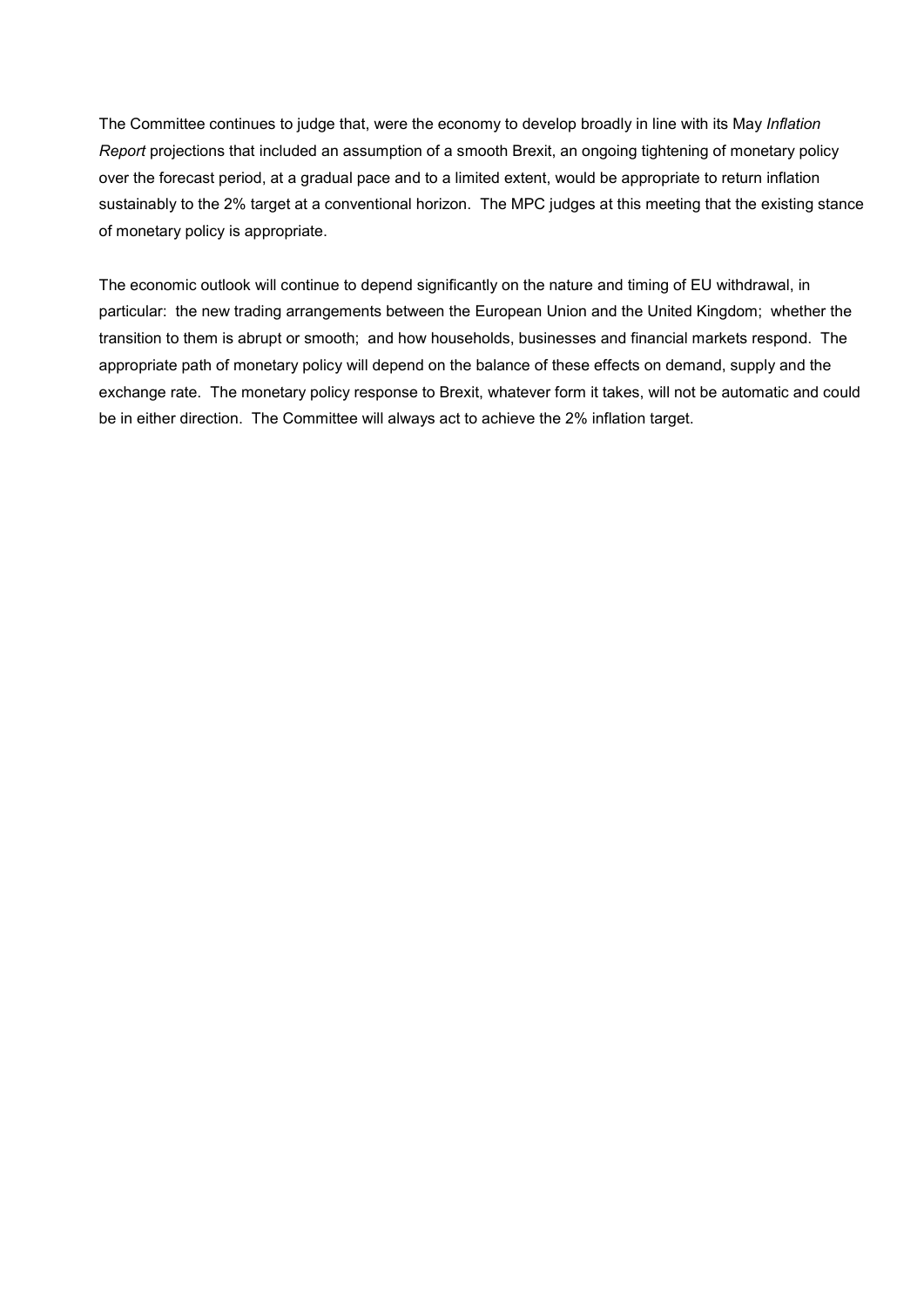## **Minutes of the Monetary Policy Committee meeting ending on 19 June 2019**

1 Before turning to its immediate policy decision, the Committee discussed: monetary and financial conditions; the international economy; demand, output, money and credit; and supply, costs and prices.

#### **Monetary and financial conditions**

2 Global risk sentiment had deteriorated since the Committee's previous meeting, reflecting in part heightened concerns about trade. This had contributed to a further, material decline in forward interest rates in major economies. In addition to global factors, increased Brexit uncertainties had led to a decline in the sterling effective exchange rate and contributed to downward pressure on UK forward interest rates.

3 Since the Committee's previous meeting, equity prices across advanced economies had fallen. That had been more than accounted for by increases in risk premia, as there had been a significant cushioning impact from falling government bond yields. Corporate bond spreads had increased in all currencies. Primary market bond issuance had remained fairly resilient throughout the period, however. Measures of equity market implied volatility, such as the VIX, had remained low relative to historical averages and to measures of global policy uncertainty.

4 Market forward pricing of advanced economy policy rates had shifted down significantly. The US instantaneous forward Overnight Index Swap (OIS) curve was now pricing in nearly four 25 basis point rate cuts over the next three years, compared with around two cuts at the time of the Committee's previous meeting, and forward rates were fully pricing in a rate cut by the FOMC's July meeting. In the euro area, three-year forward OIS rates had fallen by around 30 basis points. The ECB Governing Council had, on 6 June, extended its forward guidance such that key ECB interest rates were expected to remain at their present levels at least through the first half of 2020. Ten-year US Treasury and German Bund yields had both fallen materially, with the latter reaching record lows.

5 In the United Kingdom, market forward pricing for Bank Rate had also fallen markedly. This appeared to have been driven by concerns about global growth risks, but also a rise in the perceived likelihood of a no-deal Brexit since the May *Report.* The sterling effective exchange rate had ended the period around 3½% lower, and sterling-dollar implied volatilities had picked up a little at horizons beyond four months.

6 Five-year inflation swap rates, five years forward, in the United Kingdom had been broadly unchanged since the Committee's previous meeting. The equivalent measures in the United States and euro area had fallen, alongside some weaker-than-expected inflation outturns. These movements had increased the wedge between UK and international longer-term forward inflation swap rates, to further above historical averages.

7 UK senior unsecured bank funding spreads had increased since the MPC's previous meeting and by more than for the equivalent instruments for euro-area banks. Secured bank funding spreads, which tended to have a greater influence on the pricing of loans, had been broadly flat, however, as had the pricing of new mortgages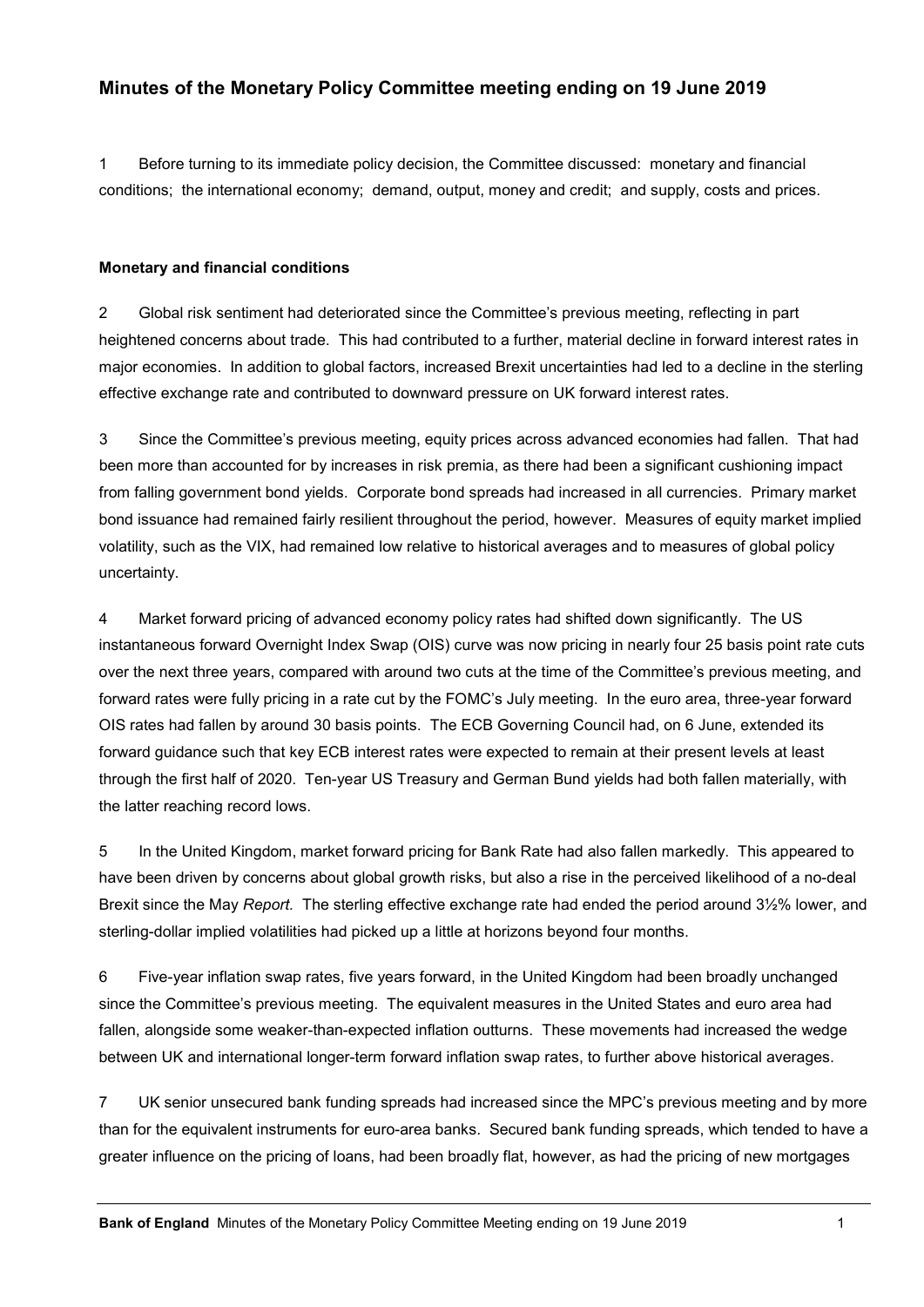and unsecured lending to households by banks. The Bank's latest *Credit Conditions Survey* suggested that credit scoring criteria for all forms of unsecured lending had tightened a little further, and the average quoted credit-card interest rate had risen by over 100 basis points since the start of 2018.

#### **The international economy**

8 The signs of a stabilisation in global growth, which the Committee had noted at its previous meeting, had appeared a little less clear over recent weeks. World goods trade growth had remained negative in 2019 Q1, and global investment growth had weakened further. The JP Morgan global manufacturing PMI had fallen below 50 in May, to its lowest level since 2012, and the same survey's measure of new export orders had remained at subdued levels. The JP Morgan global services business activity PMI had also slowed to close to a three-year low.

9 Alongside this, trade tensions had intensified. In particular, the United States had announced: an increase in tariff rates, from 10% to 25%, on \$200 billion of imports from China; and that there would be an imposition of 5% tariffs on all imports from Mexico, although this had subsequently been withdrawn before its implementation. A final decision on the imposition of US tariffs on imports of automotive products had been delayed for 180 days.

10 The Committee discussed staff estimates of the economic impact of a number of different trade policy scenarios. The direct, estimated economic impact of most of these scenarios was reasonably modest, but the indirect impacts, through financial conditions and sentiment, could be material, for supply as well as demand.

11 In the euro area, GDP growth had been 0.4% in 2019 Q1. Some recovery from the subdued rates of GDP growth observed in the second half of 2018 had been expected, as temporary factors pushing down on growth unwound. The pickup in Q1 growth had been accounted for mainly by domestic demand, while net trade had made only a small positive contribution to growth, and stockbuilding had provided a drag. There may have been a small boost from Brexit-related stockbuilding, however, worth perhaps 0.1 percentage point of GDP. High-frequency indicators suggested that euro-area GDP growth had fallen to 0.2% in Q2, a little weaker than had been expected at the time of the Committee's previous meeting. Industrial production had fallen again in April. Although the euro-area services and manufacturing PMIs had picked up a touch, they were still pointing to subdued Q2 growth.

12 According to the second estimate, US GDP had grown by 0.8% in 2019 Q1. A material part of that strength had come from lower imports and higher stockbuilding. These were more volatile than other components of demand and were likely to subtract from aggregate demand growth in Q2. Incoming data had pointed to GDP growth of 0.4% in the second quarter, unchanged since the previous MPC meeting. Labour market data had been mixed: non-farm payroll growth had slowed to 75,000 in May, well below market expectations; but the unemployment rate had remained at a multi-decade low of 3.6%.

13 In China, annual growth in industrial production, fixed-asset investment and retail sales had been fairly subdued in May. The NBS manufacturing PMI had fallen back below 50 in May and the new export orders PMI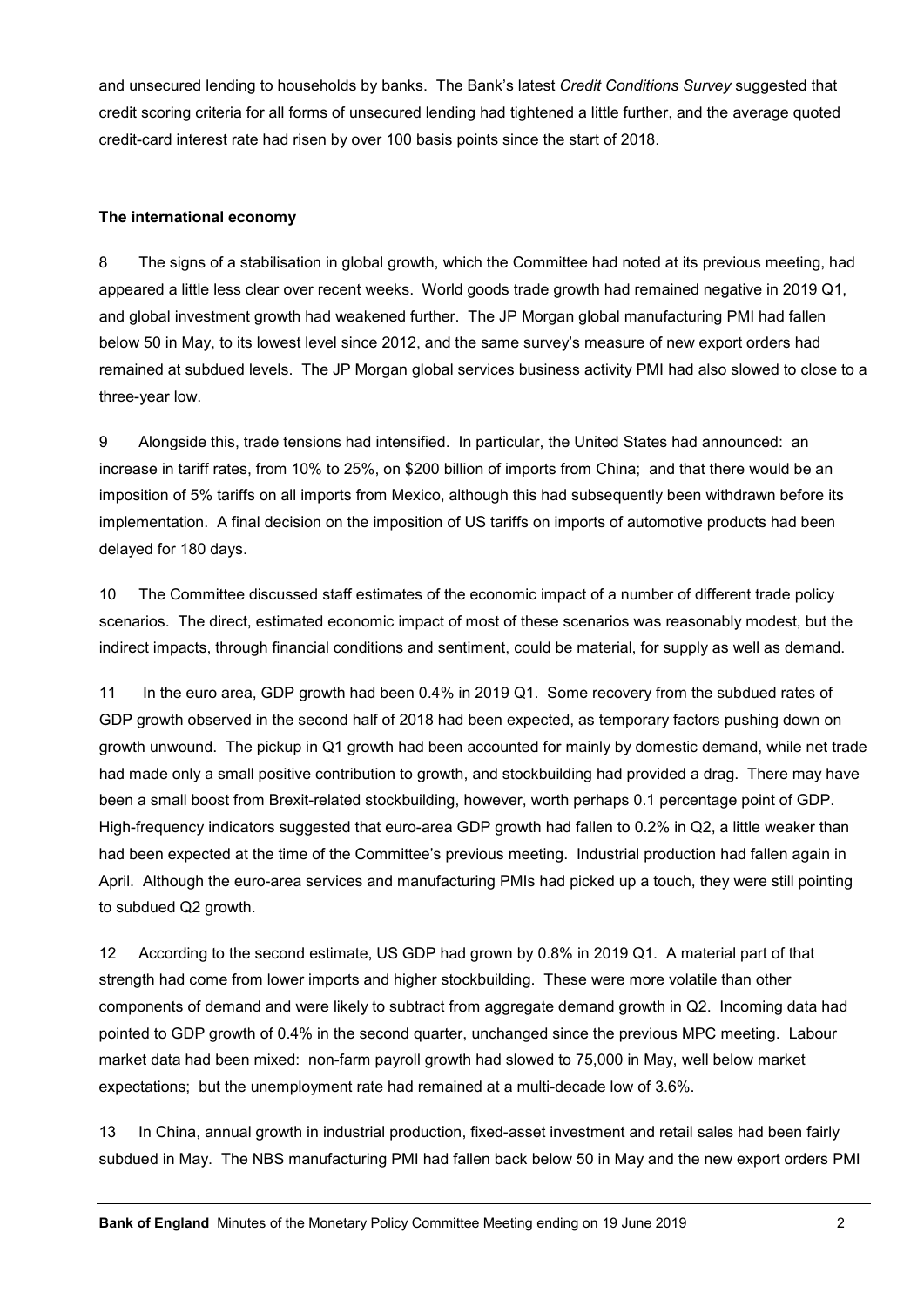had fallen sharply. That had possibly reflected the renewed trade tensions with the United States, which had also been reflected in a material depreciation of the renminbi. The Caixin services PMI had fallen to 52.7 in May, although it had remained slightly above its average of recent years.

14 In other emerging markets, there had been a broad-based slowdown in GDP growth in 2019 Q1, and growth had been weaker than expected at the time of the Committee's previous meeting. More recently, financial conditions had tightened slightly across a number of emerging markets.

15 Prices of industrial metals had fallen since the MPC's previous meeting, following concerns around trade tensions, which had also appeared to put downward pressure on oil prices. The spot oil price had fallen to \$63 per barrel, with the futures curve 10% lower on average. Strong commercial crude oil inventories data in the United States had also contributed to the downward pressure on prices.

16 Price pressures in major advanced economies had remained subdued. That was particularly the case in the euro area, where both headline and core HICP inflation had fallen in May, to 1.2% and 0.8% respectively. That weakness had occurred despite a pickup in labour cost growth during the course of last year. Euro-area household inflation expectations had continued to drift down.

17 US annual headline and core PCE inflation had remained soft in April, at 1.5% and 1.6% respectively, while the equivalent CPI inflation measures had both fallen in May. Unit labour cost growth had picked up by less than in the euro area, as the recovery in US wage growth had been accompanied by an increase in productivity growth. Annual average hourly earnings growth had also eased a touch in May, to 3.1%. Household inflation expectations, as measured by the preliminary results from the University of Michigan survey, had eased in June.

#### **Demand, output, money and credit**

18 UK GDP had grown by 0.5% in 2019 Q1, in line with expectations at the time of the May *Inflation Report*. Monthly GDP had weakened significantly, however, falling by 0.1% in March and by 0.4% in April. The decline in April had been accounted for by the manufacturing sector, in which output had fallen by 3.9%. In addition, services and construction output had both been broadly flat, weaker than Bank staff's expectations.

19 As the Committee had noted previously, the strength of headline GDP growth in 2019 Q1 was likely to have overstated the underlying pace of expansion in the economy. In particular, the build-up of inventories by some companies in the United Kingdom and in the European Union ahead of Brexit deadlines had, net of the related increase in UK imports, boosted Q1 growth. It was too early to be sure how companies would adjust their stock positions in Q2, but the available evidence from UK business surveys and the Bank's Agents suggested that most would maintain a higher level, while some would run down their inventories. Maintaining stock levels in Q2 would lead to an unwind of the stockpiling-related boost to GDP growth estimated for Q1, while any running down of stock levels would more than unwind that contribution. Goods trade with the European Union had weakened sharply in April, consistent with stockbuilding effects unwinding to some degree.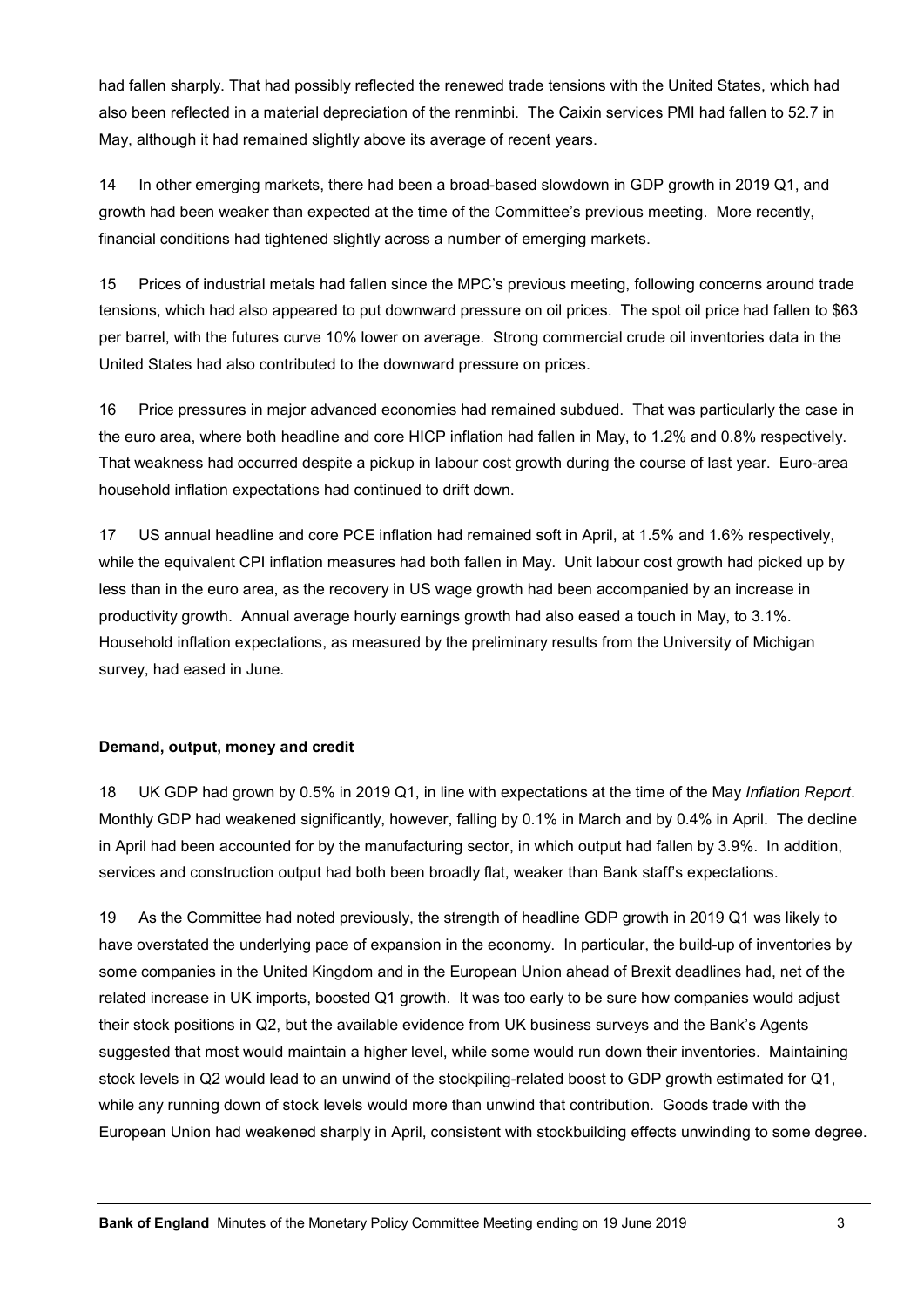20 Growth of service-sector output had also been volatile, most notably in business services and finance, where output had been flat in 2019 Q1. This weakness had continued into April, although it was unclear how persistent it might prove thereafter.

21 As part of their Brexit contingency plans, several major car manufacturers had brought forward their regular annual shutdowns, from the summer to April, which would be an additional factor pushing down on GDP growth in 2019 Q2. Half of the weakness in manufacturing output in April had been accounted for by a 24% fall in motor vehicle production. That was likely to depress Q2 GDP growth by just under 0.1 percentage point, but raise Q3 growth by over 0.1 percentage point, assuming that the same companies were unlikely to have further shutdowns over the summer.

22 Following the weak monthly GDP data for April, Bank staff had revised down their nowcast for 2019 Q2 growth, from 0.2% to zero. That was also consistent with the combined steer from recent business surveys of output, although the estimates based on individual surveys were quite widely dispersed. There had been a large number of potentially erratic factors affecting the most recent GDP data, which made it difficult to gauge the underlying strength of economic activity. Looking through recent volatility, underlying growth in the United Kingdom appeared to have weakened slightly in the first half of the year relative to 2018 to a rate a little below its potential.

23 Business investment had risen by 0.5% in 2019 Q1, although there was somewhat greater-than-usual uncertainty around that estimate due to a change in the reporting basis of some businesses following the introduction of new International Financial Reporting Standards for operating leases. This had particularly affected reported investment in ICT equipment and other machinery and equipment.

24 Weakness had persisted in indicators of investment intentions from business surveys and the Bank's Agents had reported that few companies had reactivated investment plans following the extension to the EU withdrawal deadline. Around three-quarters of respondents to a survey by the Bank's Agents had reported no change in their uncertainty about the economic outlook as a consequence of that extension, while about a tenth of respondents had judged that uncertainty over the outlook had increased, outweighing those who suggested that uncertainty had decreased. Only around 20% of respondents to the Decision Maker Panel had reported that they expected Brexit uncertainty to be resolved by the end of this year.

25 Household consumption had risen by 0.6% in 2019 Q1, stronger than had been expected in the May *Report*. Retail sales volumes had been flat in April, but that had followed three consecutive months of positive growth and the outlook for spending growth in Q2 had remained solid. GfK consumer confidence had ticked up slightly in the latest data, which was consistent with relatively strong consumption growth. There had also been some signs that, following recent weakness, the housing market had stabilised, with house price indicators having been broadly flat in recent months. In contrast, a measure of nominal spending expectations from the 2019 H1 Bank/NMG household survey had weakened somewhat relative to much of the period following the EU referendum.

26 The Committee discussed the implications of the continued slowing in annual consumer credit growth, from a peak of almost 11% in late-2016 to 5.9% this April. Over that period, a slowdown in car finance had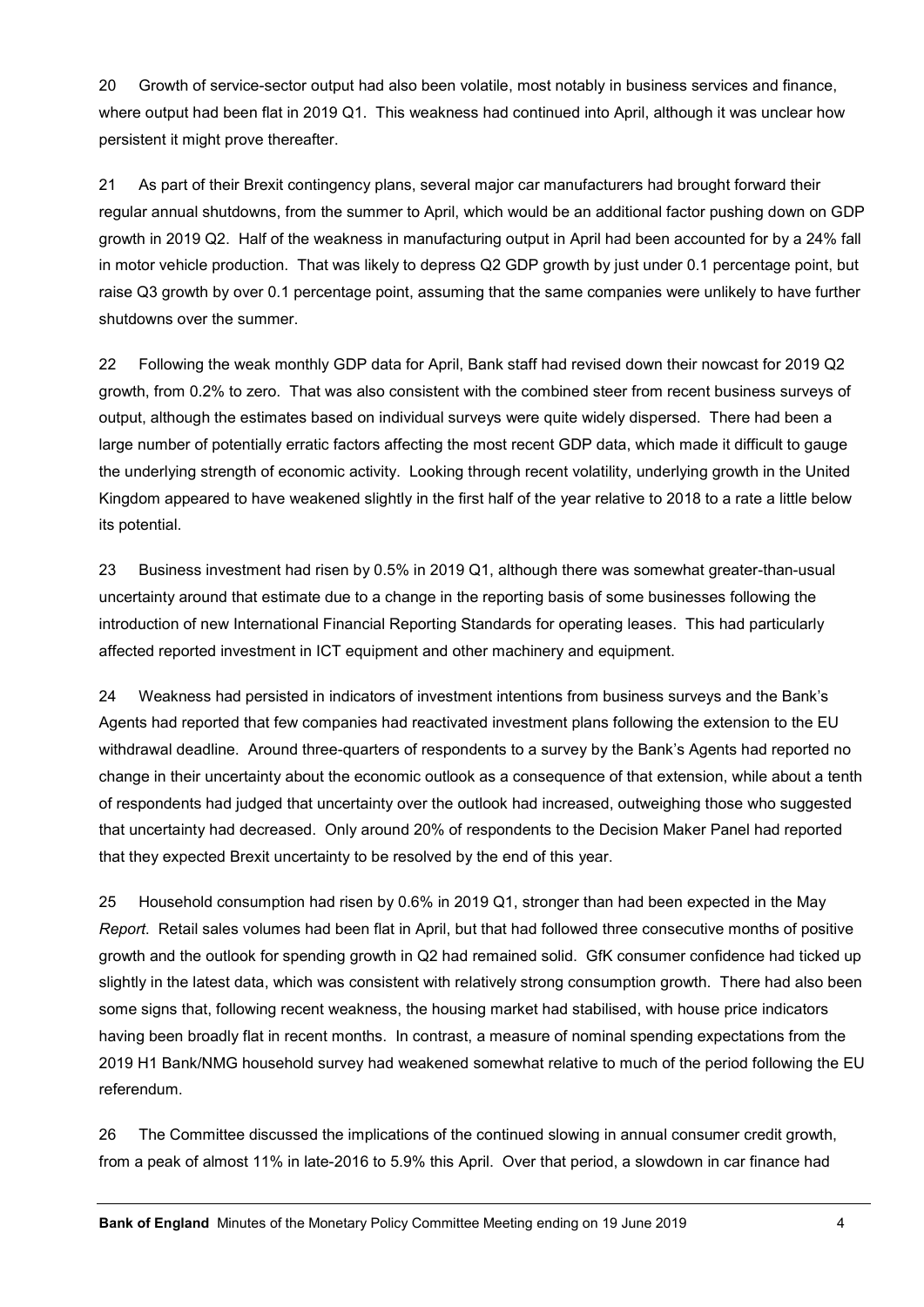accounted for almost two-thirds of the decline in the growth rate of the aggregate. That had, in part, reflected weaker demand for new cars, alongside a stabilisation in the proportion of new cars that were bought using personal contract purchase plans. Growth in other forms of consumer credit had also slowed, notably borrowing on credit cards. That had, in turn, primarily reflected tighter credit supply conditions, partly in response to prudential regulatory actions taken by UK authorities. More recently, there had been indications from some lenders of a weakening in consumer demand for bigger-ticket items against a backdrop of Brexit uncertainty. Overall, the Committee judged that the impact of the weakening of consumer credit growth on consumption had been relatively small, whether via tighter credit supply or as a coincident indicator of demand. Indeed, consumer spending had grown a little faster than expected over the past year, supported by upside surprises in real incomes.

#### **Supply, costs and prices**

27 Twelve-month headline and core CPI inflation had both ticked down slightly in May, to 2.0% and 1.7% respectively, both in line with the May *Inflation Report*. Over the next couple of months, the headline measure was expected to remain around the 2% target, before easing back to below the target in Q3. The contribution of energy prices to CPI inflation was expected to fall through most of the rest of 2019, and would be negative by Q4.

28 Beyond the near term, the prospects for CPI inflation would be shaped significantly by the path of domestically generated inflation. The Committee routinely monitored a wide range of indicators of domestic price and cost pressures. Core services CPI inflation, which had been increasing in recent months, had ticked down to 2.3% in May. This indicator remained slightly below a level consistent with meeting the inflation target in the medium term, although it had recently been depressed by particular weakness in a small number of components, notably rents and transport insurance. Transport insurance inflation had recently started to recover, however, and there were signs that rents inflation would pick up, although the latter appeared likely to make a relatively weak contribution to core services inflation at least for the remainder of the year.

29 Pay growth had remained relatively strong, albeit with increasing signs that growth rates might have levelled off. Annual private-sector average weekly earnings (AWE) growth excluding bonuses had been unchanged at 3.5% in the three months to April, in line with expectations at the time of the May *Report*. There had been slight downside news in bonuses, such that growth in private-sector AWE including bonuses had fallen slightly, to 3.2%. Using a proxy of private-sector unit wage costs based on AWE, LFS employment and GDP, Bank staff estimated that annual growth of unit wage costs had fallen back slightly, from 3.0% in 2018 Q4 to 2.4% in 2019 Q1, but would pick back up to 2.9% in Q2. All of these estimates were within a range consistent with meeting the inflation target in the medium term. Looking further ahead, higher-frequency pay measures had eased a little, such that earnings growth appeared likely to moderate over the course of the year, in line with the May *Report*.

30 The labour market had remained tight. Although employment growth had slowed further, to 0.1% in the three months to April, this had been slightly stronger than expected in the May *Report*. Total hours had been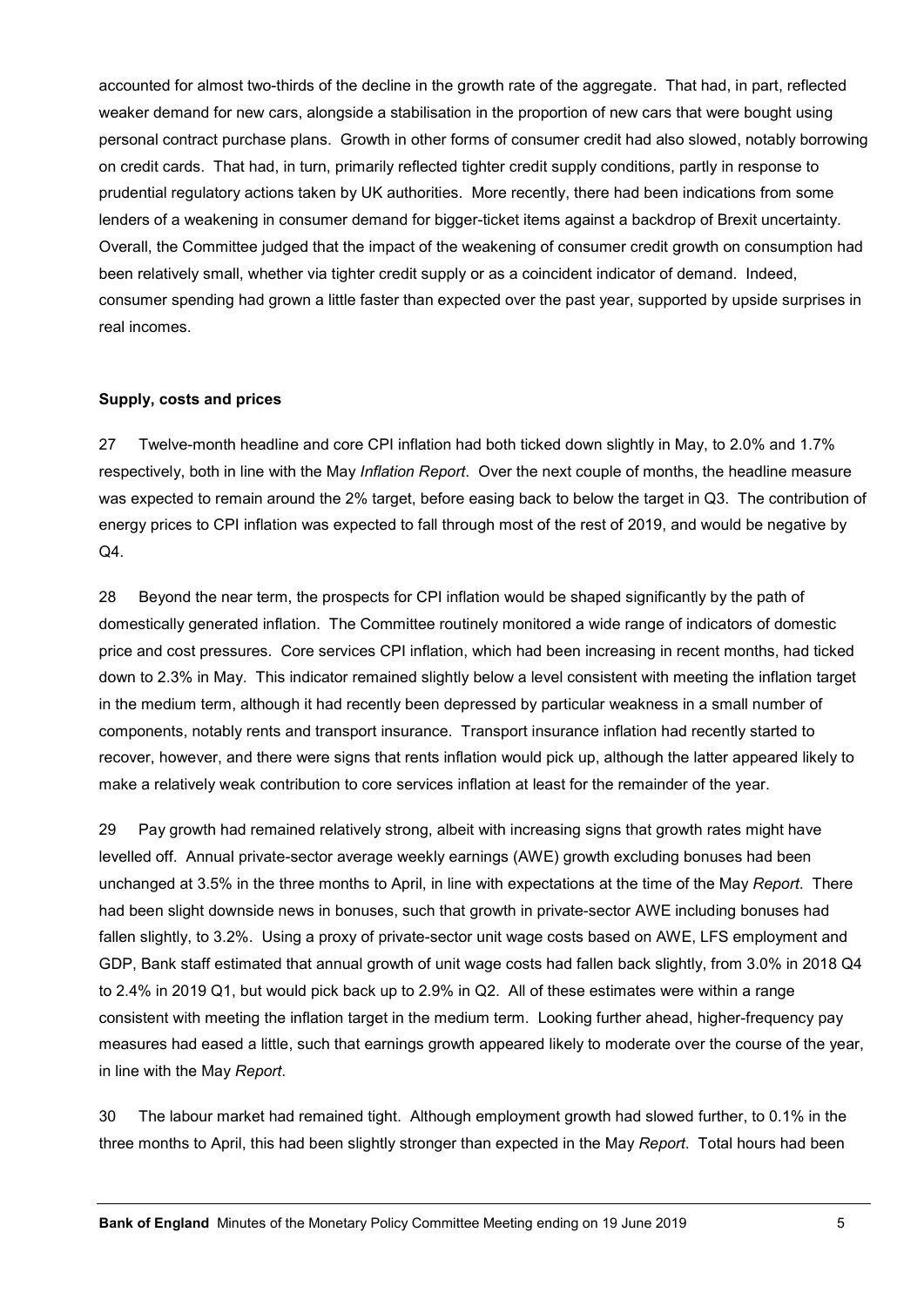strong because average hours had also been higher than expected, although this appeared to have partly reflected the temporary effects of Brexit-related stockpiling. The counterpart to strength in employment had been higher participation, such that the unemployment rate had remained at 3.8% in the three months to April, in line with expectations in the May *Report*. Survey measures of recruitment difficulties and staff availability also suggested that the labour market had remained tight.

31 There were some signs that labour demand may have softened, as expected in the May *Report*. For example, the REC index of demand for staff had remained subdued in May, after falling since the end of 2018, and the number of job vacancies had edged down further in May. By contrast, the latest readings of the CIPS and CBI composite measures of employment had picked up slightly. In 2019 Q2 as a whole, employment growth was projected to remain positive, albeit below the average rate seen in 2018 and earlier years.

32 Some indicators of longer-term household inflation expectations had risen, although shorter-term measures had remained close to their historical averages. The latest Bank/TNS survey of households had shown an increase in five-year inflation expectations of 0.3 percentage points, to 3.8%, although expectations had been more stable at shorter horizons, and there had been no corresponding increases in either the NMG or Citi longer-term survey responses. Companies' inflation expectations had continued to fall somewhat, according to the latest CBI Distributive Trades survey, although these had been somewhat volatile historically. The HMT survey of professional forecasters' inflation expectations had shown a slight fall in 2019 Q2, across the one- to four-year horizons.

#### **The immediate policy decision**

33 The MPC sets monetary policy to meet the 2% inflation target, and in a way that helps to sustain growth and employment. In pursuing that objective, the main challenges the Committee faced had been to assess the economic implications of the United Kingdom withdrawing from the European Union and to identify the appropriate policy response to that changing outlook. That outlook depended significantly on the nature and timing of EU withdrawal, in particular: the form of new trading arrangements between the European Union and the United Kingdom; whether the transition to them was abrupt or smooth; and how households, businesses and financial markets responded. The implications for the appropriate path of monetary policy would depend on the balance of the effects on demand, supply and the exchange rate. The MPC judged that the monetary policy response to Brexit, whatever form it took, would not be automatic and could be in either direction.

34 The MPC's most recent economic projections, set out in the May *Inflation Report*, had assumed a smooth adjustment to the average of a range of possible outcomes for the United Kingdom's eventual trading relationship with the European Union and had been conditioned on a path for Bank Rate that rose to around 1% by the end of the forecast period. In those projections, GDP growth had been expected to be a little below potential during 2019 as a whole, reflecting subdued global growth and ongoing Brexit uncertainties. Growth had then been expected to pick up above the subdued pace of potential supply growth, such that excess demand was rising above 1% of potential output by the end of the forecast period. As excess demand emerged, domestic inflationary pressures had been expected to firm, such that CPI inflation was expected to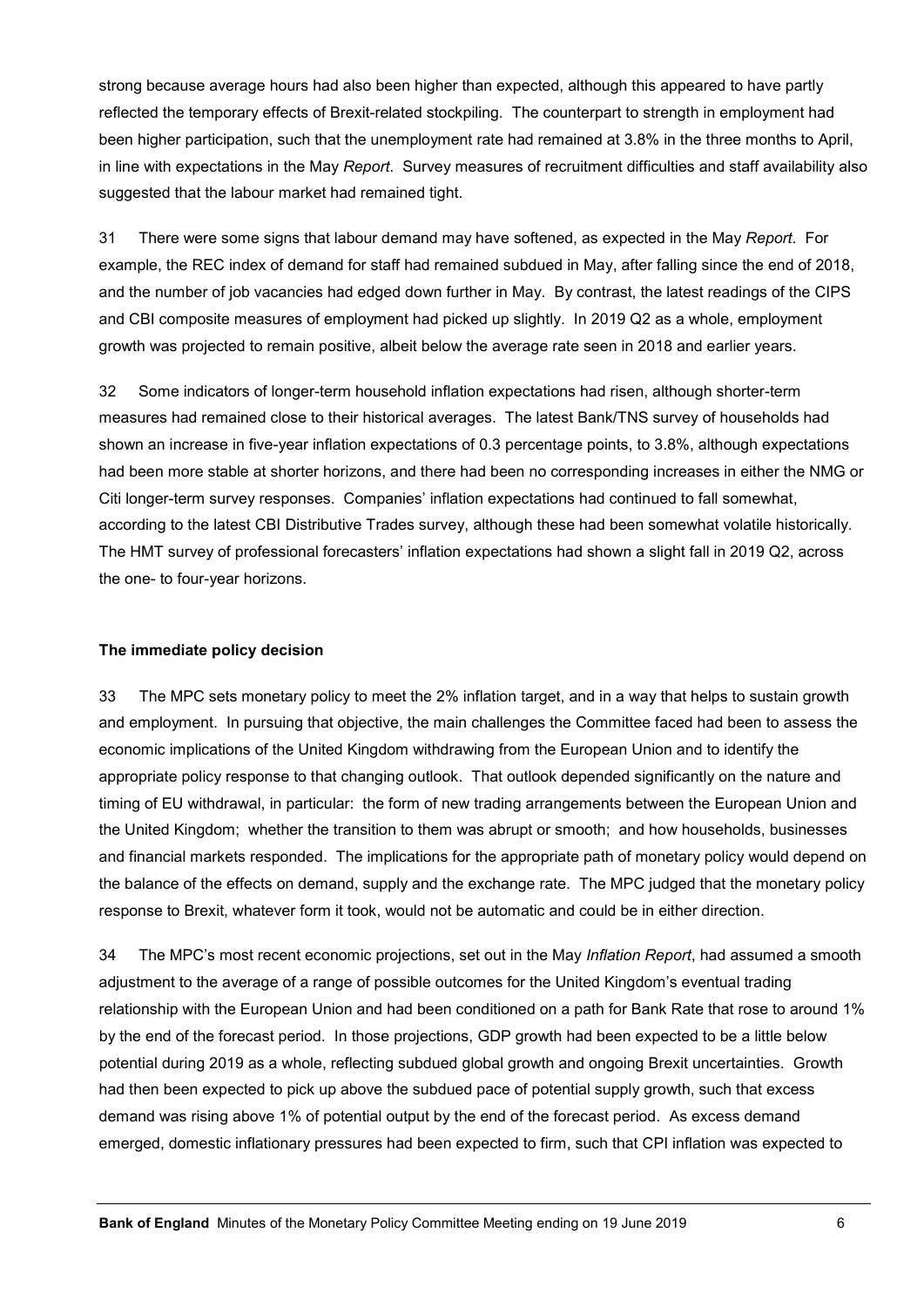pick up to above the 2% target in two years' time and had still been rising at the end of the three-year forecast period.

35 The Committee reviewed developments since its previous meeting and the extent to which they had been consistent with the projections in the May *Report*.

36 Global risk sentiment had deteriorated since the Committee's previous meeting, reflecting in part heightened concerns about trade. This had contributed to a further, material decline in forward interest rates in major economies. Those falls may have also reflected other factors, including market participants' concerns about the persistence of low inflation in the euro area and the United States.

37 Signs of a stabilisation in global growth had appeared a little less clear over recent weeks. In addition, the intensification of trade tensions and the increasing possibility of persistent trade policy uncertainty suggested that downside risks to global growth had increased. High-frequency indicators of global trade, manufacturing and investment had remained weak or weakened further. 2019 Q2 GDP growth in the euro area was now expected to be slightly weaker than had been projected at the time of the MPC's previous meeting. Emerging market activity outside China had been weaker than expected in Q1, and the most recent Chinese official activity data had been consistent with fairly subdued growth. Prices of industrial metals had also fallen since the May *Report*.

38 In addition to global factors, increased Brexit uncertainties had led to a decline in the sterling effective exchange rate and contributed to downward pressure on UK forward interest rates. UK banks' unsecured funding spreads had risen relative to those for euro-area banks. The combined effect of recent financial market developments was that UK financial conditions had loosened since the MPC's previous meeting. All else equal, that would mechanically imply a stronger set of projections for GDP growth, excess demand and medium-term CPI inflation, compared with the May *Report*. To the extent that UK market movements had been driven by an increase in the perceived likelihood of a no-deal Brexit, however, that also highlighted the ongoing tension between the MPC's forecast conditioning assumption of a smooth Brexit and the assumptions about alternative Brexit scenarios that were priced into the financial market variables on which the Committee conditioned its forecast.

39 As expected, UK data had been volatile. After growing by 0.5% in 2019 Q1, and following weak monthly data for April, GDP was now expected to be flat in Q2. That in part reflected an unwind of the positive contribution to GDP in the first quarter from companies in the United Kingdom and the European Union building stocks significantly ahead of Brexit deadlines. Weakness in motor vehicle production, related to some car manufacturers' Brexit contingency plans, was likely to push down on Q2 GDP growth, but push up on Q3 growth. Looking through recent volatility, underlying growth in the United Kingdom appeared to have weakened slightly in the first half of the year relative to 2018 to a rate a little below its potential.

40 The underlying pattern of relatively strong household consumption growth but weak business investment had persisted. Surveys suggested that companies expected uncertainty to persist at elevated levels, and there were no clear signs that investment growth would pick up ahead of the October Brexit deadline. Most indicators of consumer spending had held up recently. The continued weakening in consumer credit growth did not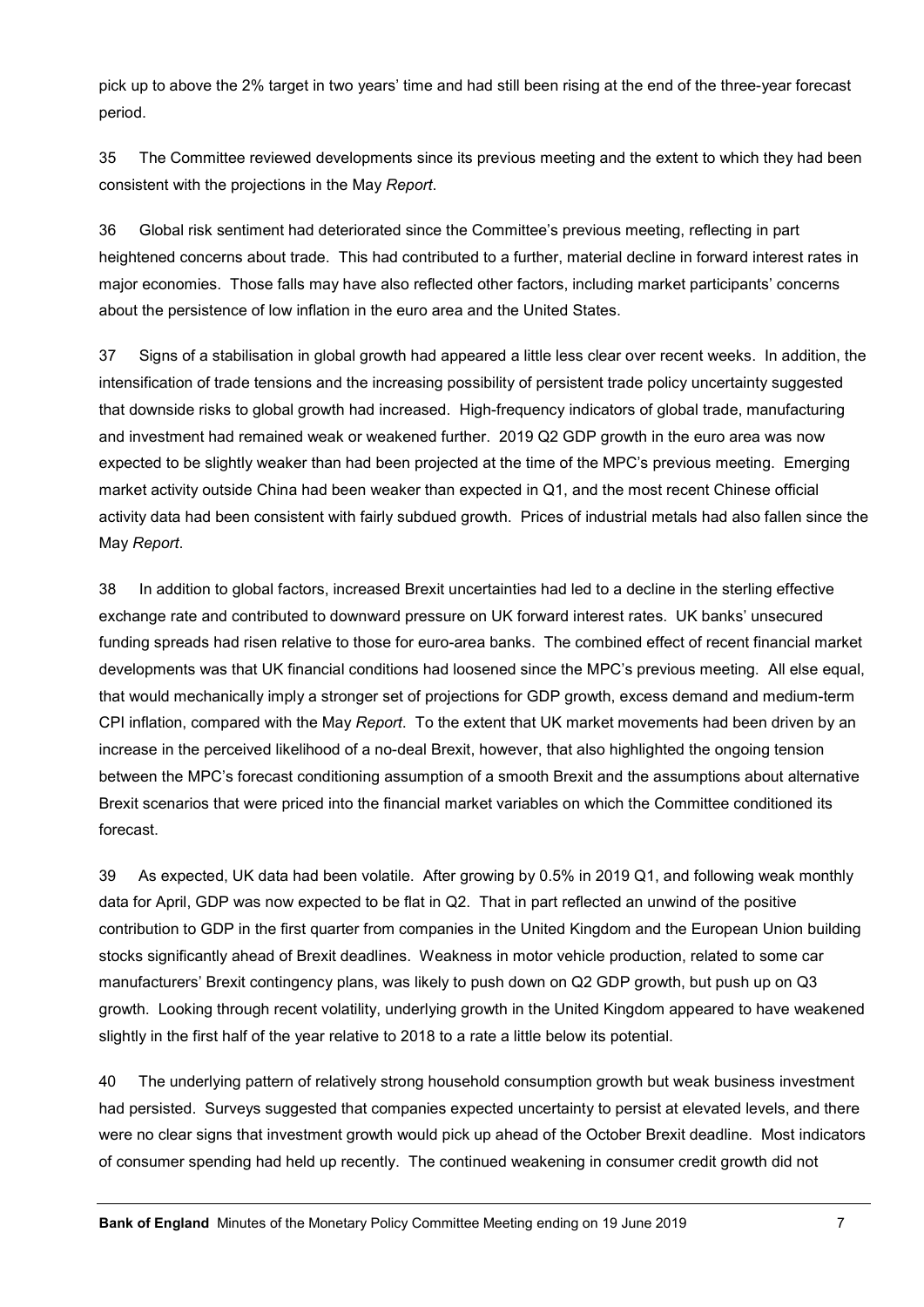appear to have significant, additional implications for the consumer spending outlook, beyond the impact of the tightening in credit supply conditions in the credit-card market.

41 The labour market remained tight, with recent data on employment, unemployment and regular pay in line with expectations at the time of the May *Report*. Employment growth was projected to remain at its recent, weaker pace in the near term, while the unemployment rate was expected to continue to edge down. Earnings growth had remained relatively strong, albeit with increasing signs that growth rates might have levelled off.

42 CPI inflation had been 2.0% in May. It was likely to fall below the 2% target later this year, reflecting recent falls in energy prices. Core CPI inflation had been 1.7% in May. Core services CPI inflation had remained slightly below levels consistent with meeting the inflation target in the medium term, while growth in unit wage costs had remained at target-consistent levels.

43 The Committee discussed recent developments in inflation expectations. Longer-term market-based indicators of inflation expectations in the United Kingdom had continued to diverge from those elsewhere, and recent movements had left the wedge between UK and international five-year inflation swap rates, five years forward, well above historical averages. The latest declines in implied expectations in the euro area and United States appeared, at least in part, to reflect market participants' concerns about the persistence of low inflation in those regions. Some indicators of UK longer-term household inflation expectations had risen, although shorterterm measures had remained close to their historical averages, and it was the latter that tended to have the most significant impact on wage and price setting in the economy. Overall, inflation expectations had remained well anchored. The Committee would continue to monitor closely the full range of indicators to assess whether expectations remained consistent with meeting the inflation target.

44 The Committee turned to its immediate policy decision.

45 All members judged at this meeting that the existing stance of monetary policy was appropriate. The Committee continued to judge that, were the economy to develop broadly in line with its May *Inflation Report* projections that included an assumption of a smooth Brexit, an ongoing tightening of monetary policy over the forecast period, at a gradual pace and to a limited extent, would be appropriate to return inflation sustainably to the 2% target at a conventional horizon.

46 The Governor invited the Committee to vote on the propositions that:

Bank Rate should be maintained at 0.75%;

The Bank of England should maintain the stock of sterling non-financial investment-grade corporate bond purchases, financed by the issuance of central bank reserves, at £10 billion;

The Bank of England should maintain the stock of UK government bond purchases, financed by the issuance of central bank reserves, at £435 billion.

The Committee voted unanimously in favour of all three propositions.